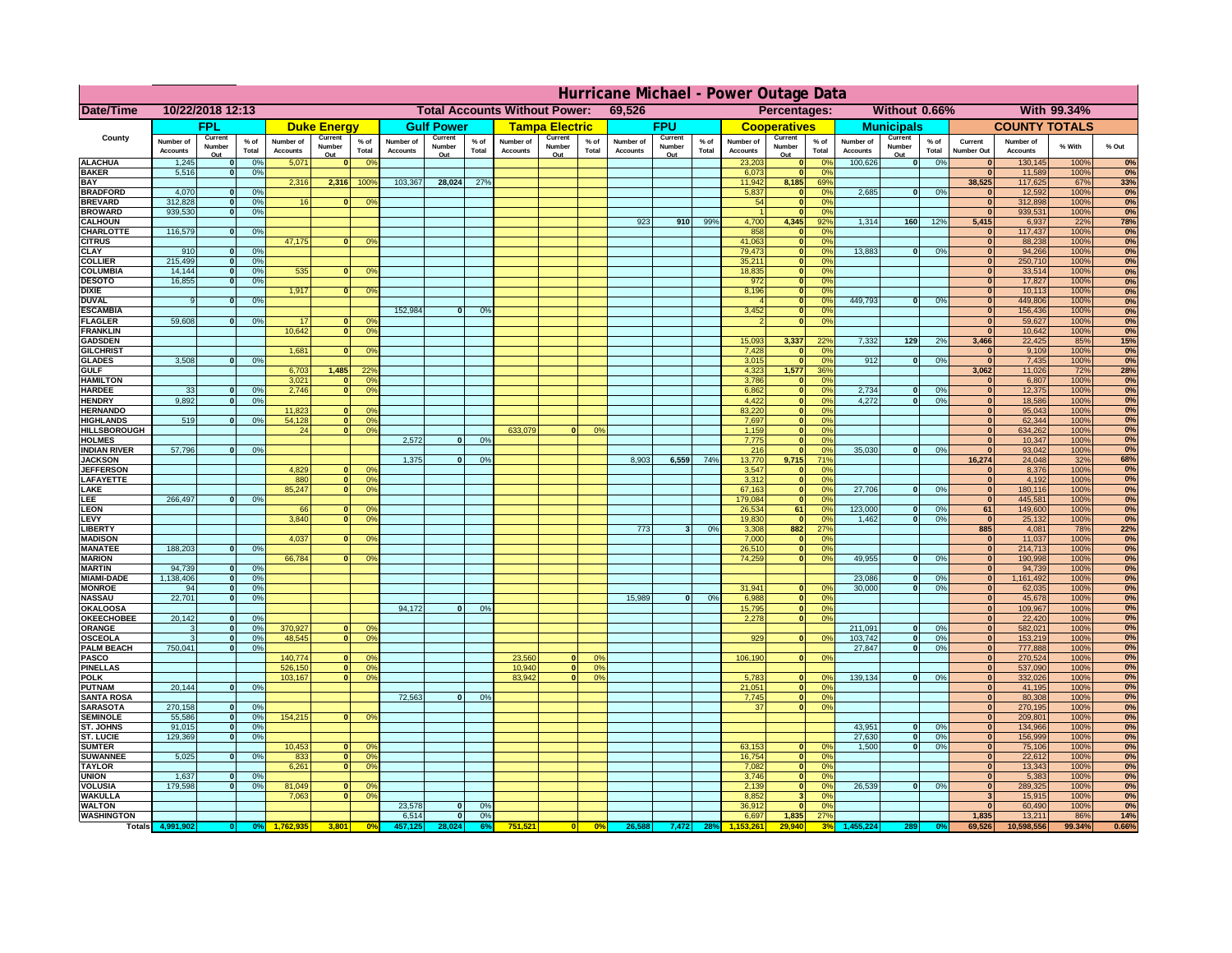# 10/22/2018 12:13 PM Hurricane Michael

| <b>Power Provider</b>                   | County              | <b>Number of Customers</b> | <b>Current Number Out</b> | <b>Outage Percentage</b> | <b>Estimated Restore Time</b> |
|-----------------------------------------|---------------------|----------------------------|---------------------------|--------------------------|-------------------------------|
| <b>Gulf Power Company</b>               | BAY                 | 103,367                    | 28,024                    | 27.11%                   | $>72$                         |
|                                         |                     |                            |                           |                          |                               |
| West Florida Electric Cooperative, Inc. | <b>JACKSON</b>      | 13,723                     | 9,668                     | 70.45%                   | >5 days                       |
| Gulf Coast Electric Cooperative, Inc.   | BAY                 | 11,942                     | 8,185                     | 68.54%                   | >5 days                       |
| Florida Public Utilities Corporation    | <b>JACKSON</b>      | 8,903                      | 6,559                     | 73.67%                   | >5 days                       |
| Talquin Electric Cooperative, Inc.      | <b>GADSDEN</b>      | 15,093                     | 3,337                     | 22.11%                   | 72                            |
| West Florida Electric Cooperative, Inc. | CALHOUN             | 2,852                      | 2,562                     | 89.83%                   | >5 days                       |
| Duke Energy                             | BAY                 | 2,316                      | 2,316                     | 100.00%                  | <b>TBD</b>                    |
| Gulf Coast Electric Cooperative, Inc.   | CALHOUN             | 1,848                      | 1,783                     | 96.48%                   | >5 days                       |
| Gulf Coast Electric Cooperative, Inc.   | <b>GULF</b>         | 4,323                      | 1,577                     | 36.48%                   | >5 days                       |
| West Florida Electric Cooperative, Inc. | WASHINGTON          | 4,260                      | 1,565                     | 36.74%                   | >5 days                       |
| Duke Energy                             | <b>GULF</b>         | 6,703                      | 1,485                     | 22.15%                   | TBD                           |
| Florida Public Utilities Corporation    | CALHOUN             | 923                        | 910                       | 98.59%                   | >5 days                       |
| Talquin Electric Cooperative, Inc.      | <b>LIBERTY</b>      | 3,308                      | 882                       | 26.66%                   | >5 days                       |
| Gulf Coast Electric Cooperative, Inc.   | WASHINGTON          | 2,437                      | 270                       | 11.08%                   | >5 days                       |
|                                         |                     |                            | 160                       |                          | 24                            |
| City of Blountstown                     | <b>CALHOUN</b>      | 1,314                      |                           | 12.18%                   |                               |
| Chattahoochee Electric                  | GADSDEN             | 1,173                      | 85                        | 7.25%                    | 24                            |
| Talquin Electric Cooperative, Inc.      | <b>LEON</b>         | 26,534                     | 61                        | 0.23%                    | 48                            |
| Gulf Coast Electric Cooperative, Inc.   | <b>JACKSON</b>      | 47                         | 47                        | 100.00%                  | >5 days                       |
| City of Quincy                          | GADSDEN             | 4,768                      | 44                        | 0.92%                    | 24                            |
| Florida Public Utilities Corporation    | LIBERTY             | 773                        | 3                         | 0.39%                    | >5 days                       |
| Talquin Electric Cooperative, Inc.      | <b>WAKULLA</b>      | 8,852                      | $\overline{\mathbf{3}}$   | 0.03%                    | 24                            |
| Central Florida Electric Cooperative    | <b>ALACHUA</b>      | 875                        | $\pmb{0}$                 | 0.00%                    | TBD                           |
| Central Florida Electric Cooperative    | <b>DIXIE</b>        | 7,595                      | $\pmb{0}$                 | 0.00%                    | <b>TBD</b>                    |
| Central Florida Electric Cooperative    | <b>GILCHRIST</b>    | 7,424                      | $\pmb{0}$                 | 0.00%                    | Restored                      |
| Central Florida Electric Cooperative    | LAFAYETTE           | 9                          | $\pmb{0}$                 | 0.00%                    | <b>TBD</b>                    |
| Central Florida Electric Cooperative    | LEVY                | 17,513                     | 0                         | 0.00%                    | Restored                      |
| Central Florida Electric Cooperative    | <b>MARION</b>       | 9                          | $\mathbf 0$               | 0.00%                    | <b>TBD</b>                    |
|                                         |                     |                            |                           |                          |                               |
| Choctawhatchee Electric Cooperative     | <b>HOLMES</b>       | 293                        | $\pmb{0}$                 | 0.00%                    | Restored                      |
| Choctawhatchee Electric Cooperative     | <b>OKALOOSA</b>     | 15,795                     | $\mathbf 0$               | 0.00%                    | Restored                      |
| Choctawhatchee Electric Cooperative     | <b>SANTA ROSA</b>   | 201                        | $\pmb{0}$                 | 0.00%                    | Restored                      |
| Choctawhatchee Electric Cooperative     | <b>WALTON</b>       | 36,812                     | $\mathbf 0$               | 0.00%                    | Restored                      |
| City of Alachua                         | <b>ALACHUA</b>      | 4,426                      | $\pmb{0}$                 | 0.00%                    | TBD                           |
| City of Bartow                          | <b>POLK</b>         | 11,790                     | $\mathbf 0$               | 0.00%                    | <b>TBD</b>                    |
| City of Bushnell                        | <b>SUMTER</b>       | 1,500                      | $\pmb{0}$                 | 0.00%                    | TBD                           |
| City of Clewiston                       | <b>HENDRY</b>       | 4,272                      | $\mathbf 0$               | 0.00%                    | <b>TBD</b>                    |
| City of Fort Meade                      | <b>POLK</b>         | 2,379                      | 0                         | 0.00%                    | TBD                           |
| City of Havana                          | GADSDEN             | 1,391                      | $\mathbf 0$               | 0.00%                    | Restored                      |
| City of Leesburg                        | LAKE                | 22,000                     | $\pmb{0}$                 | 0.00%                    | <b>TBD</b>                    |
| City of Moore Haven                     | <b>GLADES</b>       | 912                        | $\mathbf 0$               | 0.00%                    | <b>TBD</b>                    |
| City of Mount Dora                      | LAKE                | 5,706                      | 0                         | 0.00%                    | TBD                           |
| City of Newberry                        | <b>ALACHUA</b>      | 1,727                      | $\mathbf 0$               | 0.00%                    | TBD                           |
|                                         |                     |                            | 0                         | 0.00%                    | <b>TBD</b>                    |
| City of Starke                          | <b>BRADFORD</b>     | 2,685                      |                           |                          |                               |
| City of Tallahassee                     | LEON                | 123,000                    | $\mathbf 0$               | 0.00%                    | Restored                      |
| City of Vero Beach                      | <b>INDIAN RIVER</b> | 35,030                     | 0                         | 0.00%                    | <b>TBD</b>                    |
| City of Wauchula                        | HARDEE              | 2,734                      | $\mathbf 0$               | 0.00%                    | <b>TBD</b>                    |
| City of Williston                       | LEVY                | 1,462                      | $\pmb{0}$                 | 0.00%                    | TBD                           |
| City of Winter Park                     | ORANGE              | 13,941                     | $\mathbf 0$               | 0.00%                    | <b>TBD</b>                    |
| Clay Electric Cooperative               | <b>ALACHUA</b>      | 22,328                     | $\mathbf 0$               | 0.00%                    | <b>TBD</b>                    |
| Clay Electric Cooperative               | <b>BAKER</b>        | 2,476                      | $\pmb{0}$                 | 0.00%                    | TBD                           |
| Clay Electric Cooperative               | <b>BRADFORD</b>     | 5,837                      | 0                         | 0.00%                    | TBD                           |
| Clay Electric Cooperative               | <b>CLAY</b>         | 79,473                     | $\pmb{0}$                 | 0.00%                    | TBD                           |
| Clay Electric Cooperative               | COLUMBIA            | 16,922                     | 0                         | 0.00%                    | TBD                           |
| Clay Electric Cooperative               | <b>DUVAL</b>        | $\overline{a}$             | $\pmb{0}$                 | 0.00%                    | <b>TBD</b>                    |
| Clay Electric Cooperative               | <b>FLAGLER</b>      | $\overline{2}$             | 0                         | 0.00%                    | TBD                           |
| Clay Electric Cooperative               | <b>GILCHRIST</b>    | $\overline{4}$             | $\pmb{0}$                 | 0.00%                    | <b>TBD</b>                    |
| Clay Electric Cooperative               | LAKE                | 2,239                      | $\pmb{0}$                 | 0.00%                    | TBD                           |
|                                         |                     |                            |                           |                          |                               |
| Clay Electric Cooperative               | LEVY                | 712                        | $\pmb{0}$                 | 0.00%                    | TBD                           |
| Clay Electric Cooperative               | <b>MARION</b>       | 16,301                     | $\pmb{0}$                 | 0.00%                    | TBD                           |
| Clay Electric Cooperative               | PUTNAM              | 21,051                     | $\pmb{0}$                 | 0.00%                    | TBD                           |
| Clay Electric Cooperative               | SUWANNEE            | 5                          | 0                         | 0.00%                    | TBD                           |
| Clay Electric Cooperative               | <b>UNION</b>        | 3,746                      | $\pmb{0}$                 | 0.00%                    | TBD                           |
| Clay Electric Cooperative               | VOLUSIA             | 2,139                      | $\pmb{0}$                 | 0.00%                    | TBD                           |
| Duke Energy                             | <b>ALACHUA</b>      | 5,071                      | $\pmb{0}$                 | 0.00%                    | Restored                      |
| Duke Energy                             | <b>BREVARD</b>      | 16                         | 0                         | 0.00%                    | Restored                      |
| Duke Energy                             | <b>CITRUS</b>       | 47,175                     | $\pmb{0}$                 | 0.00%                    | Restored                      |
| Duke Energy                             | <b>COLUMBIA</b>     | 535                        | 0                         | 0.00%                    | Restored                      |
| Duke Energy                             | <b>DIXIE</b>        | 1,917                      | $\pmb{0}$                 | 0.00%                    | Restored                      |
| Duke Energy                             | <b>FLAGLER</b>      | 17                         | $\pmb{0}$                 | 0.00%                    | Restored                      |
| <b>Duke Energy</b>                      | <b>FRANKLIN</b>     | 10,642                     | $\pmb{0}$                 | 0.00%                    | Restored                      |
|                                         |                     |                            | $\pmb{0}$                 | 0.00%                    | Restored                      |
| Duke Energy                             | <b>GILCHRIST</b>    | 1,681                      |                           |                          |                               |
| <b>Duke Energy</b>                      | <b>HAMILTON</b>     | 3,021                      | $\pmb{0}$                 | 0.00%                    | Restored                      |
| Duke Energy                             | HARDEE              | 2,746                      | $\pmb{0}$                 | 0.00%                    | Restored                      |
| <b>Duke Energy</b>                      | <b>HERNANDO</b>     | 11,823                     | $\pmb{0}$                 | 0.00%                    | Restored                      |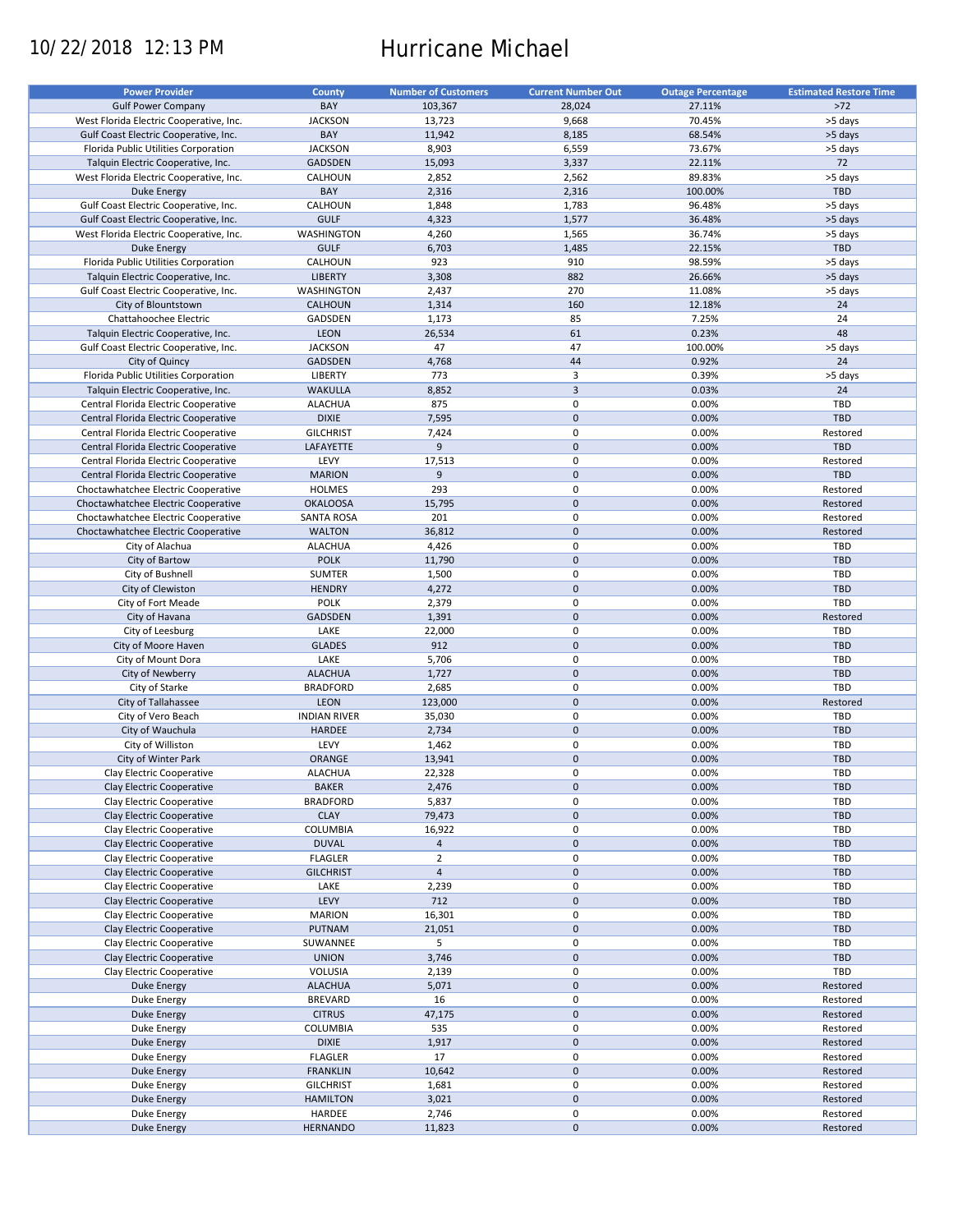### 10/22/2018 12:13 PM Hurricane Michael

| Duke Energy                                        | <b>HIGHLANDS</b>    | 54,128       | 0                   | 0.00% | Restored   |
|----------------------------------------------------|---------------------|--------------|---------------------|-------|------------|
| <b>Duke Energy</b>                                 | <b>HILLSBOROUGH</b> | 24           | $\mathbf 0$         | 0.00% | Restored   |
| Duke Energy                                        | <b>JEFFERSON</b>    | 4,829        | 0                   | 0.00% | Restored   |
| <b>Duke Energy</b>                                 | LAFAYETTE           | 880          | $\mathbf 0$         | 0.00% |            |
|                                                    |                     |              |                     |       | Restored   |
| Duke Energy                                        | LAKE                | 85,247       | 0                   | 0.00% | Restored   |
| <b>Duke Energy</b>                                 | <b>LEON</b>         | 66           | $\mathbf 0$         | 0.00% | Restored   |
| Duke Energy                                        | LEVY                | 3,840        | 0                   | 0.00% | Restored   |
|                                                    |                     |              |                     |       |            |
| <b>Duke Energy</b>                                 | <b>MADISON</b>      | 4,037        | $\mathbf 0$         | 0.00% | Restored   |
| Duke Energy                                        | <b>MARION</b>       | 66,784       | 0                   | 0.00% | Restored   |
| <b>Duke Energy</b>                                 | ORANGE              | 370,927      | $\mathbf 0$         | 0.00% | Restored   |
|                                                    |                     |              | 0                   |       |            |
| Duke Energy                                        | <b>OSCEOLA</b>      | 48,545       |                     | 0.00% | Restored   |
| Duke Energy                                        | PASCO               | 140,774      | $\mathbf 0$         | 0.00% | Restored   |
| Duke Energy                                        | PINELLAS            | 526,150      | 0                   | 0.00% | Restored   |
| Duke Energy                                        | <b>POLK</b>         | 103,167      | $\mathbf 0$         | 0.00% | Restored   |
|                                                    |                     |              |                     |       |            |
| Duke Energy                                        | SEMINOLE            | 154,215      | 0                   | 0.00% | Restored   |
| Duke Energy                                        | <b>SUMTER</b>       | 10,453       | $\mathbf 0$         | 0.00% | Restored   |
| Duke Energy                                        | SUWANNEE            | 833          | 0                   | 0.00% | Restored   |
|                                                    |                     |              | $\pmb{0}$           |       |            |
| <b>Duke Energy</b>                                 | <b>TAYLOR</b>       | 6,261        |                     | 0.00% | Restored   |
| Duke Energy                                        | VOLUSIA             | 81,049       | 0                   | 0.00% | Restored   |
| <b>Duke Energy</b>                                 | <b>WAKULLA</b>      | 7,063        | $\pmb{0}$           | 0.00% | Restored   |
| Escambia River Electric Cooperative, Inc.          | <b>ESCAMBIA</b>     | 3,452        | 0                   | 0.00% | TBD        |
|                                                    |                     |              |                     |       |            |
| Escambia River Electric Cooperative, Inc.          | <b>SANTA ROSA</b>   | 7,544        | $\pmb{0}$           | 0.00% | <b>TBD</b> |
| Florida Keys Electric Cooperative                  | <b>MONROE</b>       | 31,941       | $\pmb{0}$           | 0.00% | <b>TBD</b> |
| Florida Power and Light Company                    | <b>ALACHUA</b>      | 1,245        | $\mathbf 0$         | 0.00% | TBD        |
|                                                    |                     |              |                     |       |            |
| Florida Power and Light Company                    | <b>BAKER</b>        | 5,516        | 0                   | 0.00% | <b>TBD</b> |
| Florida Power and Light Company                    | <b>BRADFORD</b>     | 4,070        | $\mathbf 0$         | 0.00% | <b>TBD</b> |
| Florida Power and Light Company                    | <b>BREVARD</b>      | 312,828      | 0                   | 0.00% | <b>TBD</b> |
|                                                    |                     |              |                     |       |            |
| Florida Power and Light Company                    | <b>BROWARD</b>      | 939,530      | $\mathsf{O}\xspace$ | 0.00% | <b>TBD</b> |
| Florida Power and Light Company                    | CHARLOTTE           | 116,579      | 0                   | 0.00% | <b>TBD</b> |
| Florida Power and Light Company                    | <b>CLAY</b>         | 910          | $\pmb{0}$           | 0.00% | <b>TBD</b> |
|                                                    | <b>COLLIER</b>      |              | 0                   | 0.00% | <b>TBD</b> |
| Florida Power and Light Company                    |                     | 215,499      |                     |       |            |
| Florida Power and Light Company                    | <b>COLUMBIA</b>     | 14,144       | $\mathsf{O}\xspace$ | 0.00% | <b>TBD</b> |
| Florida Power and Light Company                    | <b>DESOTO</b>       | 16,855       | 0                   | 0.00% | <b>TBD</b> |
| Florida Power and Light Company                    | <b>DUVAL</b>        | 9            | $\pmb{0}$           | 0.00% | <b>TBD</b> |
|                                                    |                     |              |                     |       |            |
| Florida Power and Light Company                    | <b>FLAGLER</b>      | 59,608       | $\pmb{0}$           | 0.00% | <b>TBD</b> |
| Florida Power and Light Company                    | <b>GLADES</b>       | 3,508        | $\mathbf 0$         | 0.00% | <b>TBD</b> |
| Florida Power and Light Company                    | HARDEE              | 33           | 0                   | 0.00% | TBD        |
|                                                    |                     |              |                     |       |            |
| Florida Power and Light Company                    | <b>HENDRY</b>       | 9,892        | $\mathbf 0$         | 0.00% | <b>TBD</b> |
| Florida Power and Light Company                    | <b>HIGHLANDS</b>    | 519          | 0                   | 0.00% | TBD        |
| Florida Power and Light Company                    | <b>INDIAN RIVER</b> | 57,796       | $\pmb{0}$           | 0.00% | <b>TBD</b> |
|                                                    | LEE                 | 266,497      | 0                   | 0.00% | <b>TBD</b> |
| Florida Power and Light Company                    |                     |              |                     |       |            |
| Florida Power and Light Company                    | MANATEE             | 188,203      | $\mathbf 0$         | 0.00% | <b>TBD</b> |
| Florida Power and Light Company                    | <b>MARTIN</b>       | 94,739       | 0                   | 0.00% | <b>TBD</b> |
| Florida Power and Light Company                    | MIAMI-DADE          | 1,138,406    | $\mathbf 0$         | 0.00% | <b>TBD</b> |
|                                                    |                     |              |                     |       |            |
| Florida Power and Light Company                    | <b>MONROE</b>       | 94           | 0                   | 0.00% | TBD        |
| Florida Power and Light Company                    | NASSAU              | 22,701       | $\mathbf 0$         | 0.00% | <b>TBD</b> |
| Florida Power and Light Company                    | OKEECHOBEE          | 20,142       | $\pmb{0}$           | 0.00% | TBD        |
|                                                    |                     |              |                     |       |            |
| Florida Power and Light Company                    | ORANGE              | $\mathbf{3}$ | $\mathbf 0$         | 0.00% | <b>TBD</b> |
| Florida Power and Light Company                    | OSCEOLA             | 3            | 0                   | 0.00% | <b>TBD</b> |
| Florida Power and Light Company                    | PALM BEACH          | 750,041      | $\mathsf{O}\xspace$ | 0.00% | <b>TBD</b> |
|                                                    |                     |              |                     |       | <b>TBD</b> |
| Florida Power and Light Company                    | PUTNAM              | 20,144       | 0                   | 0.00% |            |
| Florida Power and Light Company                    | SARASOTA            | 270,158      | $\mathsf{O}\xspace$ | 0.00% | <b>TBD</b> |
| Florida Power and Light Company                    | SEMINOLE            | 55,586       | 0                   | 0.00% | <b>TBD</b> |
| Florida Power and Light Company                    | ST. JOHNS           | 91,015       | $\pmb{0}$           | 0.00% | <b>TBD</b> |
|                                                    |                     |              |                     |       |            |
| Florida Power and Light Company                    | ST. LUCIE           | 129,369      | 0                   | 0.00% | <b>TBD</b> |
| Florida Power and Light Company                    | SUWANNEE            | 5,025        | $\mathsf{O}\xspace$ | 0.00% | <b>TBD</b> |
| Florida Power and Light Company                    | <b>UNION</b>        | 1,637        | 0                   | 0.00% | TBD        |
|                                                    |                     |              |                     |       |            |
| Florida Power and Light Company                    | <b>VOLUSIA</b>      | 179,598      | $\mathsf{O}\xspace$ | 0.00% | <b>TBD</b> |
| Florida Public Utilities Corporation               | NASSAU              | 15,989       | 0                   | 0.00% | Restored   |
| Fort Pierce Utilities Authority                    | <b>ST. LUCIE</b>    | 27,630       | $\mathsf{O}\xspace$ | 0.00% | TBD        |
|                                                    |                     |              |                     |       |            |
| Gainesville (Gainesville Regional Utilities - GRU) | <b>ALACHUA</b>      | 94,473       | 0                   | 0.00% | <b>TBD</b> |
| Glades Electric Cooperative, Inc.                  | <b>GLADES</b>       | 3,015        | $\mathsf{O}\xspace$ | 0.00% | <b>TBD</b> |
| Glades Electric Cooperative, Inc.                  | HARDEE              | 0            | 0                   |       | TBD        |
| Glades Electric Cooperative, Inc.                  | <b>HENDRY</b>       | 3,530        | $\pmb{0}$           | 0.00% | <b>TBD</b> |
|                                                    |                     |              |                     |       |            |
| Glades Electric Cooperative, Inc.                  | <b>HIGHLANDS</b>    | 7,321        | 0                   | 0.00% | TBD        |
| Glades Electric Cooperative, Inc.                  | OKEECHOBEE          | 2,278        | $\mathbf 0$         | 0.00% | <b>TBD</b> |
| Green Cove Springs Electric                        | CLAY                | 3,889        | 0                   | 0.00% | TBD        |
|                                                    |                     |              |                     |       |            |
| Gulf Coast Electric Cooperative, Inc.              | <b>WALTON</b>       | 100          | $\pmb{0}$           | 0.00% | <b>TBD</b> |
| <b>Gulf Power Company</b>                          | <b>ESCAMBIA</b>     | 152,984      | 0                   | 0.00% | Restored   |
| <b>Gulf Power Company</b>                          | <b>HOLMES</b>       | 2,572        | $\pmb{0}$           | 0.00% | Restored   |
|                                                    |                     |              |                     |       |            |
| <b>Gulf Power Company</b>                          | <b>JACKSON</b>      | 1,375        | 0                   | 0.00% | Restored   |
| <b>Gulf Power Company</b>                          | <b>OKALOOSA</b>     | 94,172       | $\mathbf 0$         | 0.00% | Restored   |
| <b>Gulf Power Company</b>                          | <b>SANTA ROSA</b>   | 72,563       | 0                   | 0.00% | Restored   |
| <b>Gulf Power Company</b>                          | <b>WALTON</b>       | 23,578       | $\pmb{0}$           | 0.00% | Restored   |
|                                                    |                     |              |                     |       |            |